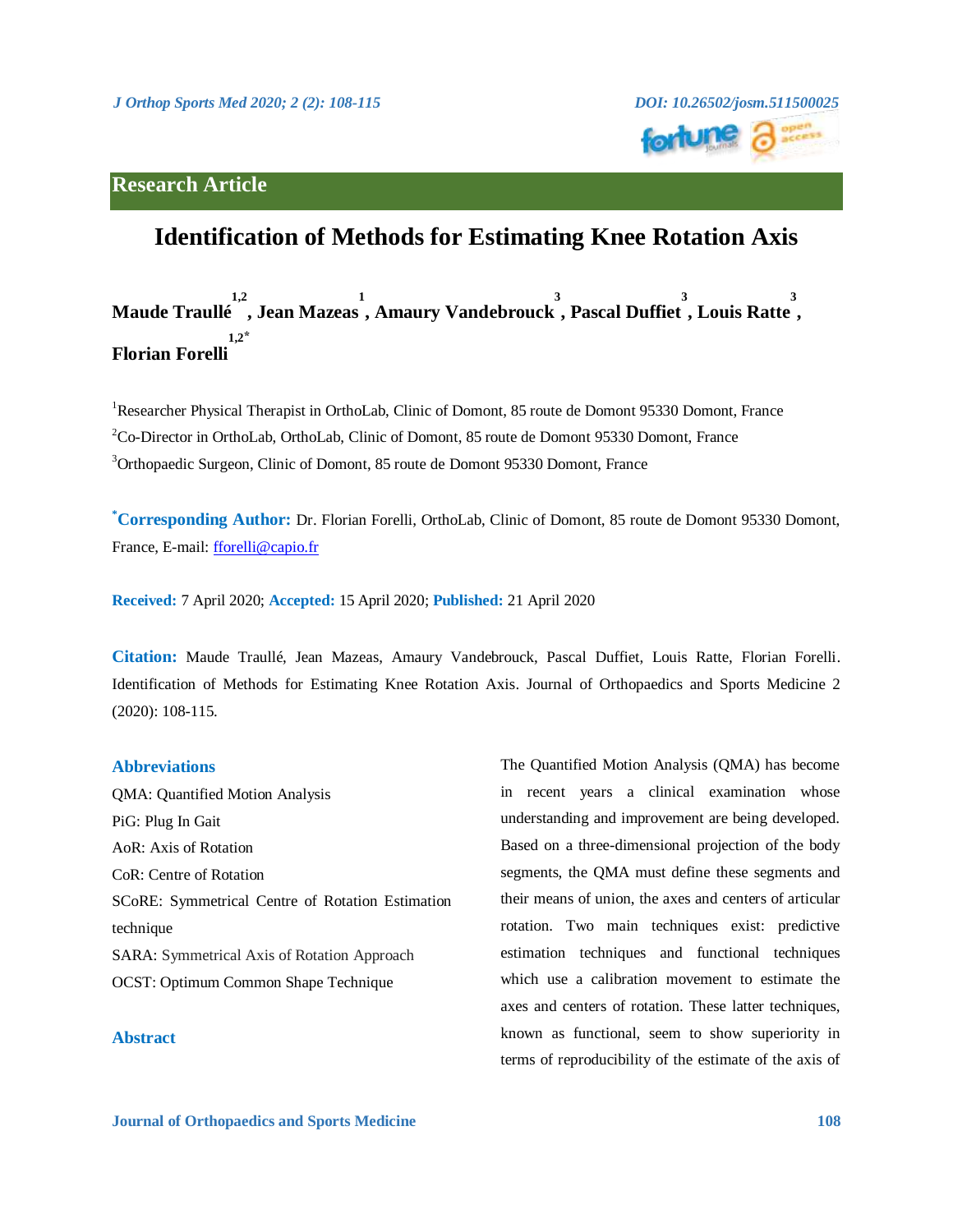rotation of the knee, but no consensus exists. The same applies to the calibration movements used.

**Keywords:** Gait analysis; Plug in Gait; Axe of rotation; Calibration movement

## **1. Introduction**

Human movement has fuelled the thinking of scientists since Aristote's first observations. The walk represents, according to Carcreff et al [1], the most studied motor activity. It is indeed the most repeated movement and whose analysis is facilitated by its cyclical aspect. The evolution of technologies has made it possible to develop techniques for the study of movement, offering the possibility of quantifying gait according to different aspects: quantified motion analysis (QMA). This information will facilitate the identification and understanding of walking disorders and their causes for clinicians in order to improve the therapeutic recommendations according to DeLuca [2].

One of the key questions of this clinical examination is its reliability and the reproducibility of its results. According to Nair et al [3], precisely defining the articular centres is the prerequisite to guarantee the accuracy of the calculation of the kinematic and dynamic parameters during the QMA. Despite technical progress, there are errors inherent in calculation methods or models as well as in motion capture systems [4-6]. Della-Croce et al in 2005 [7] show that the calculation of articular centres is associated with errors due to the improper localization of skin markers, with inter-operator differences of up to 20mm, even in experienced operators. In addition, the relative movement between the markers and the underlying structures (soft tissue and bone) introduces errors which compromise the estimation of skeletal movement according to Peters et al [8].

## **2. Estimate of Joint Rotation Axes**

The QMA is based on biomechanical principles. Indeed, for the study of movement, the human being is considered as a rigid poly-articulated mechanical system, supposed to be undeformable, which can be broken down into several bones segments. In three dimensions, a segment is associated with a reference frame defined by three non-collinear points: a coordinate system. The coordinate system has an orientation and a position. The principle of modeling is to associate a reference point with each anatomical segment of the body. It is from these reference frames that we can calculate the movements of translations and rotations of the segments. The Vicon® Plug-in-Gait (PiG) model, used in most gait analysis laboratories, is the reference method. It applies a socalled predictive method in the calculation of the Axis of Rotation (AoR) [9].

To determine the centre of rotation (CoR) of the hip, the PiG estimates it using three (or four) markers located on the pelvis, with a stationary subject. From the hip CoR and, thanks to other markers on the thigh, the PiG estimates the knee AoR [5], then according to an equivalent method, that of the ankle. Therefore, errors in the proximal joints are passed on to the distal joints.

This observation is all the more marked in subjects where bone markers are difficult to identify around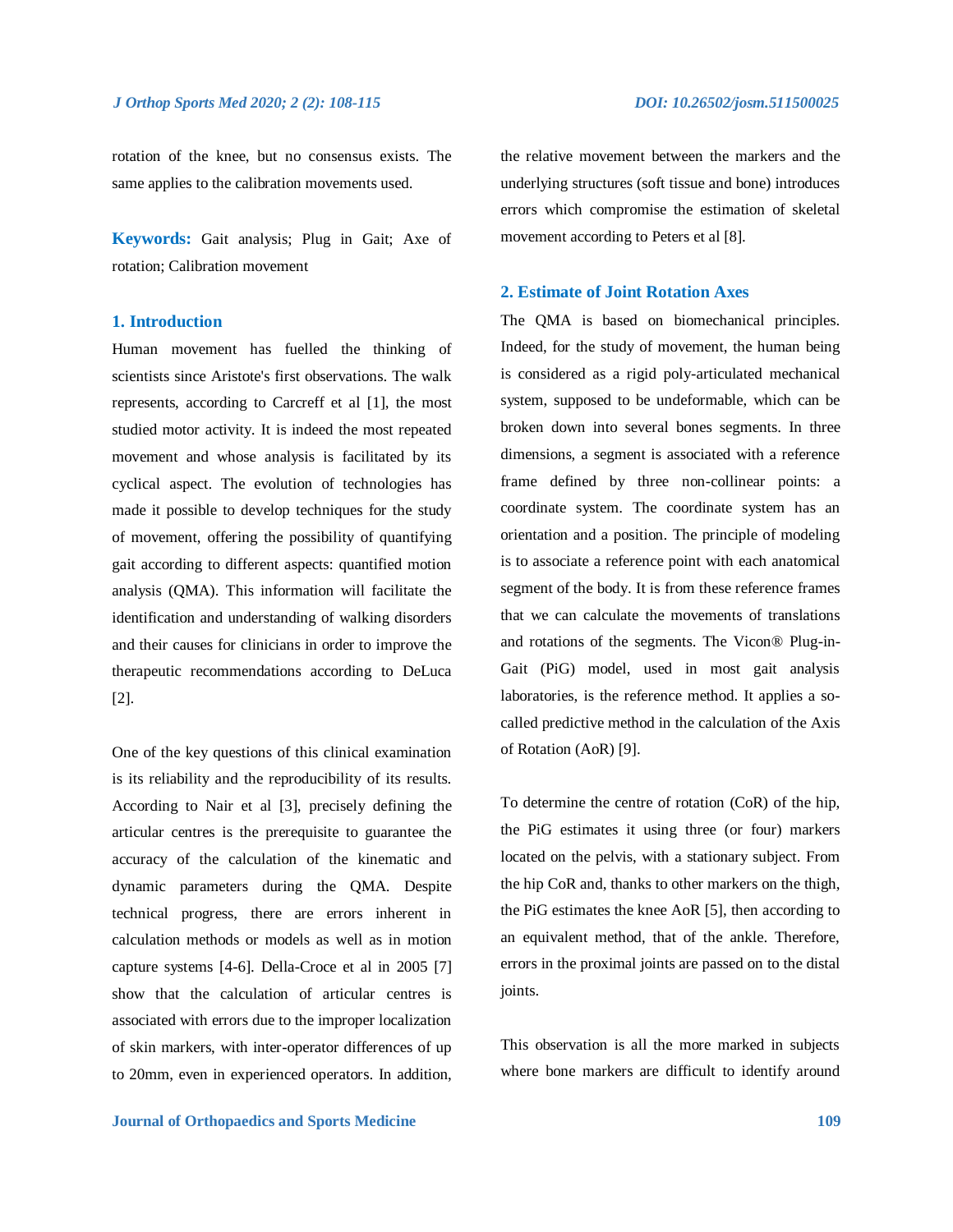## *J Orthop Sports Med 2020; 2 (2): 108-115 DOI: 10.26502/josm.511500025*

the pelvis, for example in overweight subjects. Neptune and Hull as early as 1995 [10] show that the results of these predictive approaches for hip CoR have been found to be inaccurate by around 20 mm compared to radiographic measurements. More recently, in 2011, the work of Sangeux et al found an average error of 30 mm in the PiG compared to an Xray analysis [11] or via a 3D ultrasound system [12].

## **3. Functional Method for Estimating Knee AoR**

Chia and Sangeux explain in 2017 [13] that the measures of gait analysis are variable. The sources of variability can be intrinsic (between an individual's strides) or extrinsic. Extrinsic variability corresponds to the variability of the gait analysis measurement process, for example the replacement of markers between sessions and between assessors, or different marker placement protocols and treatment processes (such as estimates of axes and articular centers).

Leardini et al (1999) demonstrated that CoR and AoR can be determined more precisely by so-called functional methods [14], using joint mobility. The AdR are therefore determined independently of each other and are freed from the precision of the placement of the skin markers according to Schache and et al [15]. These techniques are distinguished in two categories as explained by Ehrig et al [16]:

- joint is assimilated to a sphere in order to define CoR estimated by the trajectory of the markers [17, 18].
- 2. Transformation techniques: like the Axis Transformation Technique [18, 19] or the Symmetrical Axis of Rotation Approach (SARA) [20].

The SARA transformation technique assumes that the AoR is mobile in the global coordinate system (represented by the calibration coordinate system). The two adjacent segments are therefore mobile in space which is closer to the reality of the movement. The philosophy of this technique is that the coordinates of the AoR remain constant with respect to the two segments throughout the movement. A local coordinate system is defined for each of the adjacent segments (thigh and leg for example). In each of these local systems, an AoR is defined. The SARA technique then allows the transformation into rotation and translation of the local coordinate systems towards the global coordinate system (Figure 1) thanks to calibration movements and thus allowing the definition of the global AoR of formula:

$$
f_{\text{SARA}}(c_1, c_2) = \sum_{i=1}^{n} ||R_i c_1 + t_i - (S_i c_2 + d_i)||^2
$$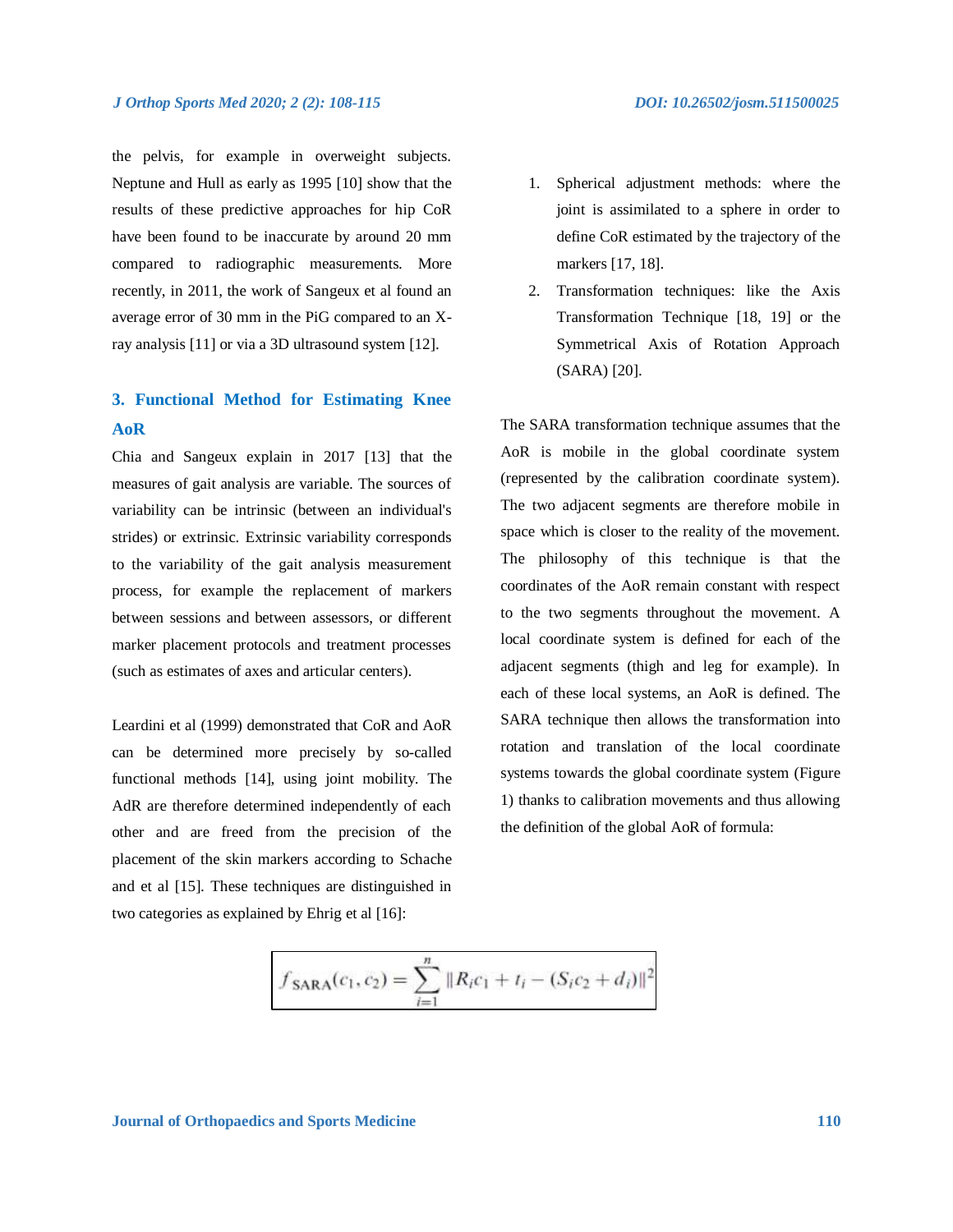

**Figure 1**: Diagram illustrating the construction of the coordinate systems and the axis of rotation of the knee from Ehrig and et al [20].

Several studies have shown the superiority in terms of reproducibility and reliability of functional methods compared to predictive methods in estimating joint centres, including that of Fiorentino et al [ 21] or Sangeux et al [11, 12]. Taylor et al [22] explained that transformation techniques gave more stable results than other techniques for estimating ADR in the context of the knee. However, the literature highlights the fact that all these methods remain subject to error due to skin movements. However, this error can be reduced by adding to functional techniques, an algorithm making it possible to reduce the noise of skin movements, such as, for example, the Optimal Common Shape Technique (OCST) introduced by Taylor et al in 2010 [22]. The functional methods to which the authors refer involve capturing the movement of the subject's lower limb as he explores most of the mobile capabilities of the joint. Several models of movements have been proposed and according to a study by Camomilla et al [19], it would

seem that the "Star-arc" movement (star movement then circumduction) shows the best reproducibility to determine the hip CoR via the SCoRE method. To our knowledge, there are only few studies exploring the optimal calibration movement for the estimation of knee AoR.

If the literature tends to show that functional methods have a reproducibility advantage over predictive methods, there is no consensus on the positioning of knee AoR. There are some data proposing a mapping of marker placement [23, 24] but these combinations require a very precise placement of the markers (notably on anatomical landmarks) or a large number of markers, which is not suitable for clinical practice and could be deepened. Indeed, Besier et al (2003) [25] explain that functional techniques have better reproducibility in the definition of knee AoR, because it has the advantage of overcoming the precision of locating landmarks bony. This assertion is supported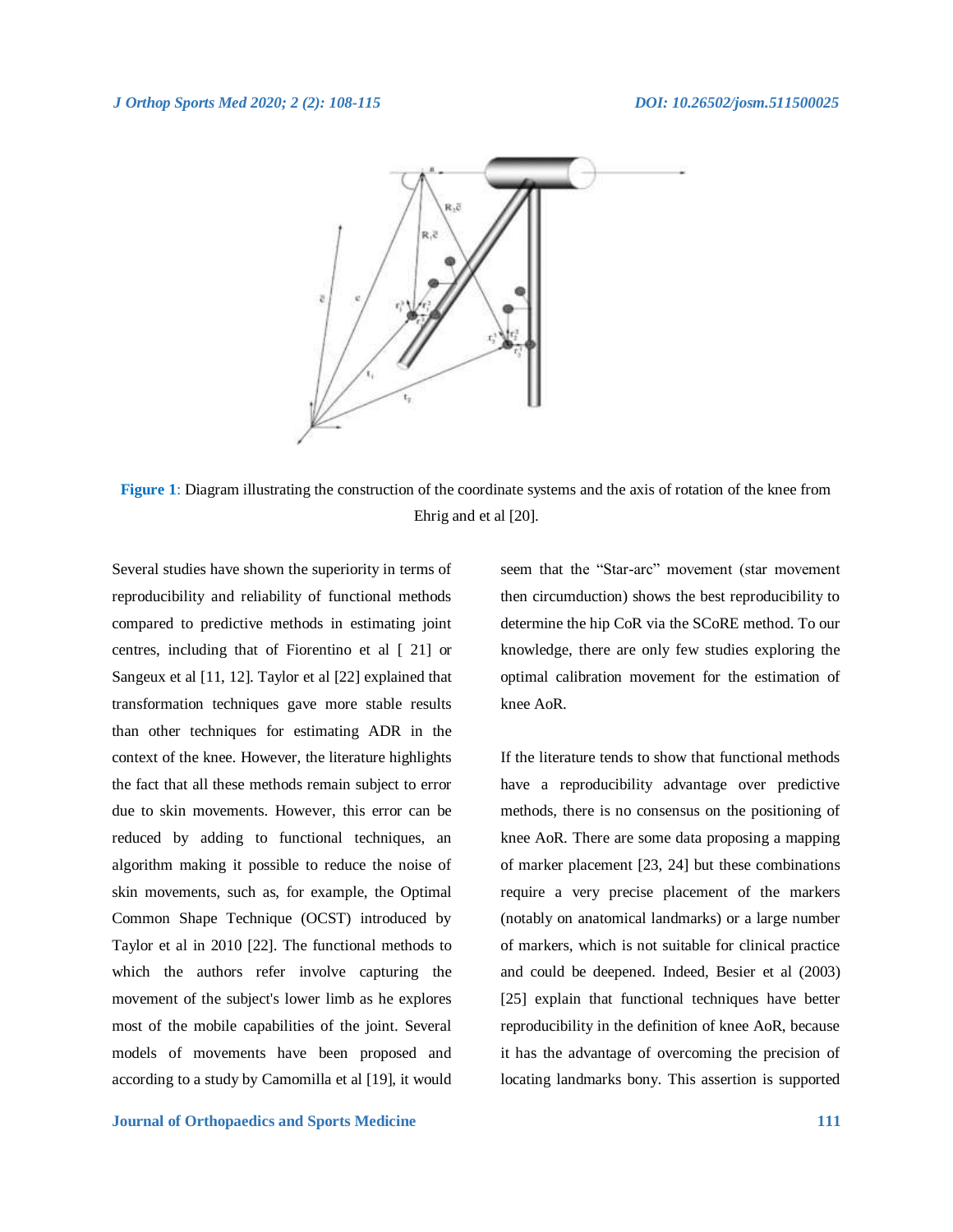by the work of Sangeux [26] who finds in his 2018 study that the methods of functional knee calibration are significantly more reproducible than the conventional method between sessions of the same assessor. In a study published in 2016, Colle et al [27] compare several functional methods for estimating knee AoR and explain that the SARA transformation technique makes it possible to obtain the most stable and therefore most reproducible results. The choice of the use of this estimation technique is justified.

## **4. Calibration Movement**

If the use of the SARA technique for the estimation of knee AoR finds justification in the literature, there does not seem to be a consensus as to the calibration movement that allows the best reproducibility of knee AoR to be obtained. The knee flexion movement between 0 and 20 ° of flexion essentially consists of the rotation of the femoral condyles on the tibial plateau on the sagittal plane. From 20 ° flexion, the translation is added to the rotation, but due to the nonsymmetry of the femoral condyles and the tibial glenoid cavities, a medial rotation takes place in the transverse plane. The complexity of the knee flexion movement is therefore accentuated from 20 ° of flexion, thus modifying the instantaneous centres of rotation each time the amplitude changes. The definition of the AoR is therefore supposedly more difficult from this bending angle of 20 °.

It is easy to assume that larger movements could improve the accuracy and reproducibility of the estimate of knee AoR by the time it takes to travel it. The more time it takes to complete the movement, the longer it takes to measure, thus allowing more data to

be collected. The same would apply if the instruction given to the subject was to perform a slow movement, but the variability in the realization of the calibration movement between individuals could compromise the reproducibility of the AoR estimate. In 2018, Sangeux [26] shows that functional calibration presents more reproducible results for predictive methods only when the knee flexion is greater than 20 $\degree$  but when the total range of motion is reduced (without specify the amplitude). However, *Sangeux's* study is done on a calibration during walking by varying during this initial angle of flexion of the knee.

In a 2014 work, Reichl and Ongaro [28] study different calibration movements to estimate the knee AoR via SARA: the squat movement, that from rowing and that from cycling. It turns out that the authors show that the squat movement between 35 and 65° of knee flexion gives the least stable results of the estimation of the AoR compared to other movements that study flexion movements between 60 and 90° of flexion. They attribute this difference to the fact that the squat is a free movement while the other two are machine-guided movements. The question of the value of using a guided movement to estimate the AoR of the knee before QGA may arise, but would increase the costs and the time taken for the examination. In clinical practice, there is the problem of the subjects' articular mobility and their ability to achieve the required movement. In fact, the quantified gait analysis is aimed at a population, whose gait may present deviations from physiology, including knee flexum or recurvatum. This work tends to show that the calibration movements allow greater reproducibility of the knee AoR if they start at 0 °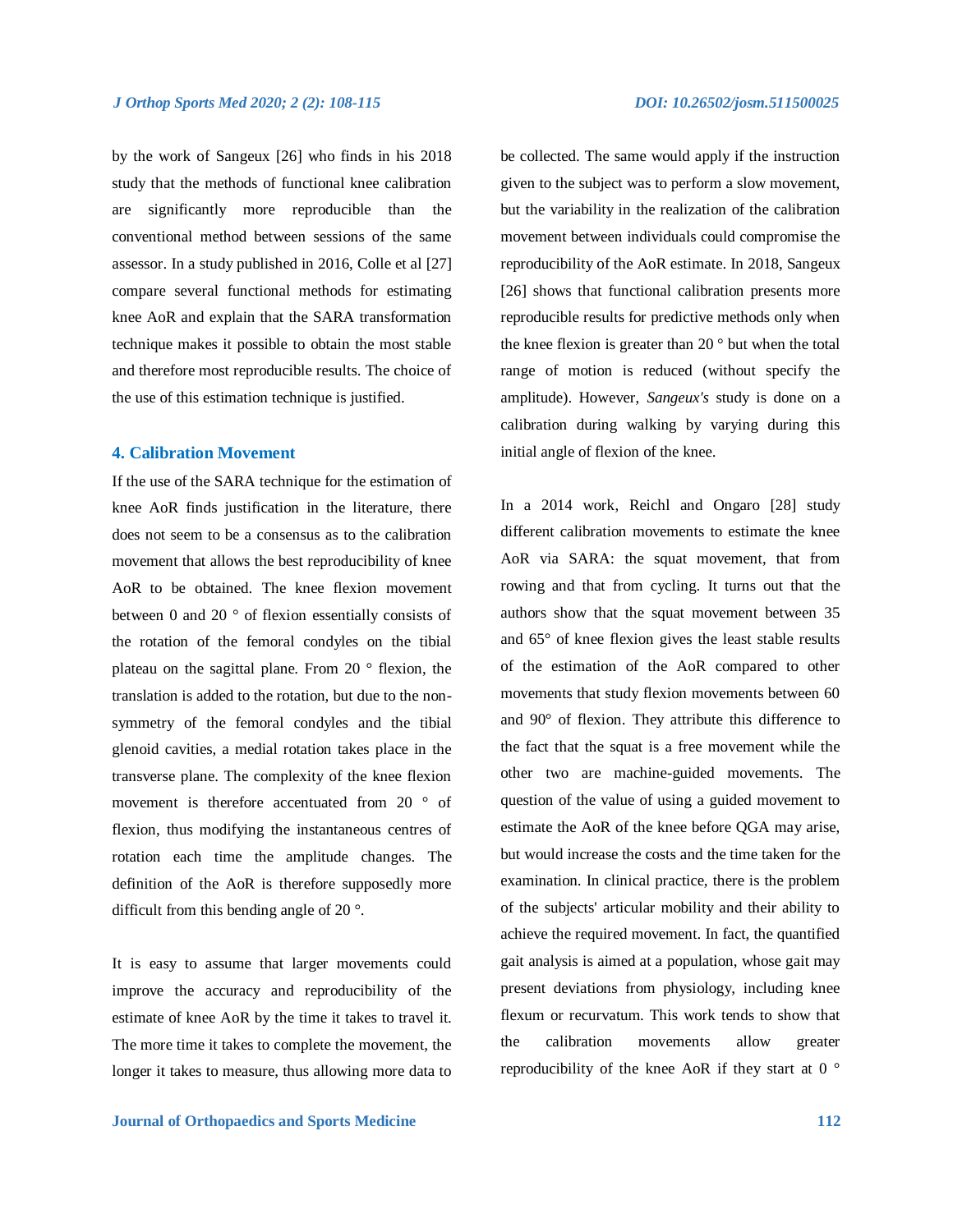### *J Orthop Sports Med 2020; 2 (2): 108-115 DOI: 10.26502/josm.511500025*

extension. What about patients who start the flexion movement from hyper-extension or who have lost total knee extension capacity. Human walking is made up of an alternating phase where the lower limb is in support and where it is in the air. The study of calibration movements is limited here to the closed chain that is to say that the subject's feet touch the ground, in a squat movement. The question of the interest of proposing calibration movements in open (or mixed) chain arises, in order to reproduce the socalled oscillating phase of walking as described by *Passmore and Sangeux* in 2016 [29] without mentioning the superiority of a such calibration movement in relation to the squat movement.

## **5. Conclusion**

In QMA, kinematic and dynamic analysis is subject to the estimation of the centres and axes of rotation of the observed joints. This estimate must be as reproducible as possible so that clinically extrapolated data, such as kinematic values, make sense. In fact, the functional and predictive methods of estimating the centres and articular axes were created in asymptomatic subjects and do not take pathologies into account. It would be interesting to compare the estimation of the axes of rotation by these different methods in subjects suffering from arthritis pathology. The definition of the axis of rotation of the knee would also make it possible to know, for the patients having benefited from a knee arthroplasty, if the surgical technique allows the restoration of the functional axis of mobility or not, explaining the painful clinic sometimes persistent. The literature has fixed a threshold for error in the location of the hip joint centre at 30 mm, beyond which there is significant inaccuracy in the estimation of the hip joint centre [21]. The literature has not yet revealed the existence of such a threshold of imprecision applicable to the knee joint.

## **References**

- 1. Carcreff L, Bonnefoy-Mazure A, De Coulon G, et al. Analyse quantifiée de la marche. Mov Sport Sci - Sci Mot (2016): 7-21.
- 2. DeLuca PA, Davis RB, Ounpuu S, et al. Alterations in surgical decision making in patients with cerebral palsy based on threedimensional gait analysis. J Pediatr Orthop 17 (1997): 08-14.
- 3. Nair SP, Gibbs S, Arnold G, et al. A method to calculate the centre of the ankle joint: A comparison with the Vicon® Plug-in-Gait model. Clin Biomech 25 (2010): 582-587.
- 4. Carcreff L, Bonnefoy-Mazure A, De Coulon G, et al. Analyse quantifiée de la marche. Mov Sport Sci - Sci Mot (2016): 7-21.
- 5. Nair SP, Gibbs S, Arnold G, et al. A method to calculate the centre of the ankle joint: A comparison with the Vicon® Plug-in-Gait model. Clin Biomech 25 (2010): 582-587.
- 6. Schwartz MH, Trost JP, Wervey RA. Measurement and management of errors in quantitative gait data. Gait Posture 20 (2004): 196-203.
- 7. Della Croce U, Leardini A, Chiari L, et al. Human movement analysis using stereophotogrammetry. Gait Posture 21 (2005): 226-237.
- 8. Peters A, Galna B, Sangeux M, et al. Quantification of soft tissue artifact in lower

## **Journal of Orthopaedics and Sports Medicine 113**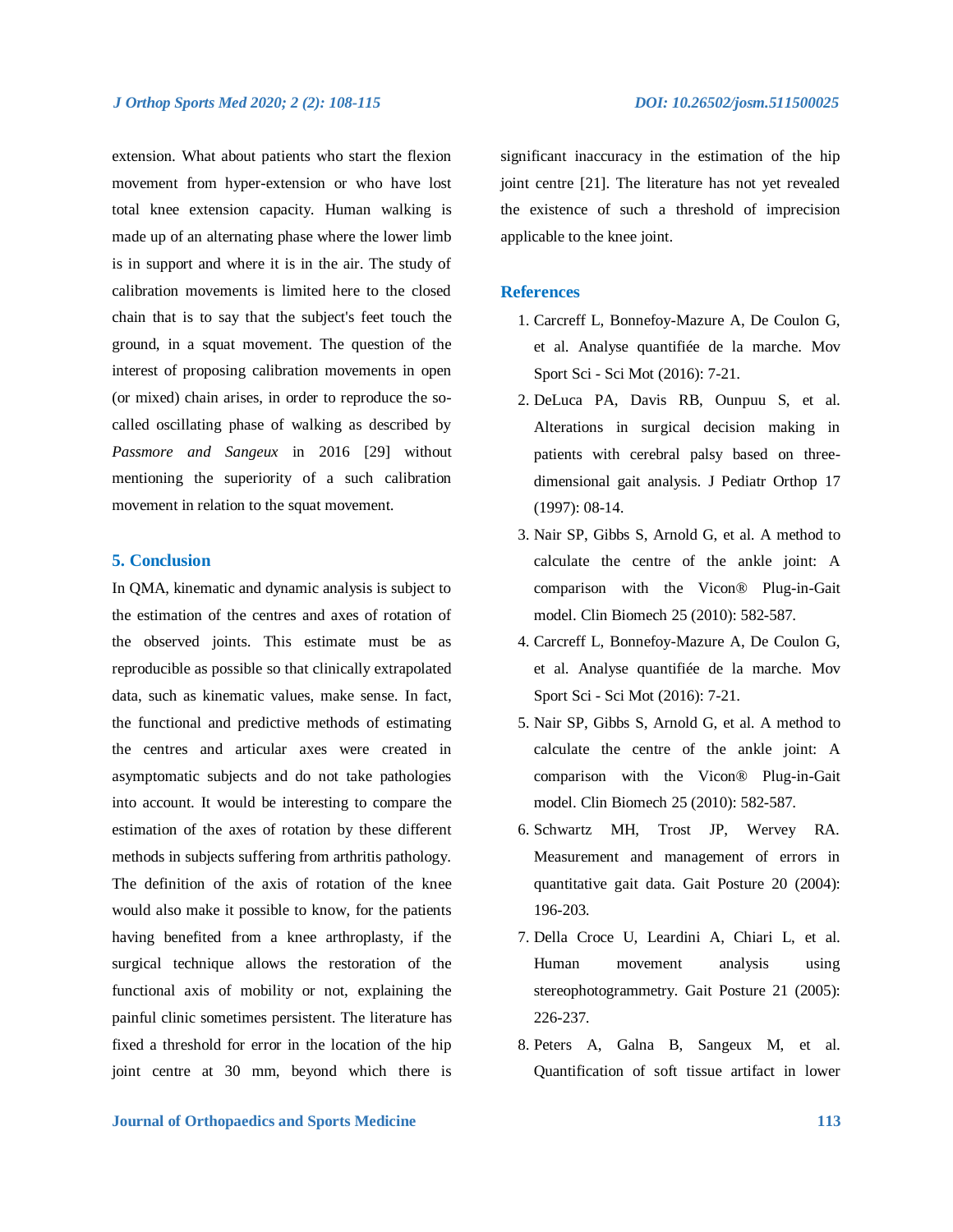limb human motion analysis: A systematic review. Gait Posture 31 (2010): 1-8.

- 9. Vicon Nexus User Guide n.d.: 209.
- 10. Neptune RR, Hull ML. Methods for Determining Hip Movement in Seated Cycling and Their Effect on Kinematics and Kinetics. J Appl Biomech 12 (1996): 493-507.
- 11. Sangeux M, Pillet H, Skalli W. Which method of hip joint centre localisation should be used in gait analysis? Gait Posture 40 (2014): 20-25.
- 12. Sangeux M, Peters A, Baker R. Hip joint centre localization: Evaluation on normal subjects in the context of gait analysis. Gait Posture 11 (2011): 324-328.
- 13. Chia K, Sangeux M. Quantifying sources of variability in gait analysis. Gait Posture 56 (2017): 68-75.
- 14. Leardini A, Cappozzo A, Catani F, et al. Validation of a functional method for the estimation of hip joint centre location. J Biomech 32 (1999): 99-103.
- 15. Schache AG, Baker R, Lamoreux LW. Defining the knee joint flexion-extension axis for purposes of quantitative gait analysis: An evaluation of methods. Gait Posture24 (2006): 100-109.
- 16. Ehrig RM, Taylor WR, Duda GN, et al. A survey of formal methods for determining the centre of rotation of ball joints. J Biomech 39 (2006): 2798-2809.
- 17. Gamage SSHU, Lasenby J. New least squares solutions for estimating the average centre of rotation and the axis of rotation. J Biomech 35 (2002): 87-93.
- 18. Halvorsen K. Bias compensated least squares estimate of the center of rotation. J Biomech 36 (2003): 999-1008.
- 19. Camomilla V, Cereatti A, Vannozzi G, et al. An optimized protocol for hip joint centre determination using the functional method. J Biomech 39 (2006): 1096-1106.
- 20. Ehrig RM, Taylor WR, Duda GN, et al. A survey of formal methods for determining functional joint axes. J Biomech 40 (2007): 2150-2157.
- 21. Fiorentino NM, Kutschke MJ, Atkins PR, et al. Accuracy of Functional and Predictive Methods to Calculate the Hip Joint Center in Young Non-pathologic Asymptomatic Adults with Dual Fluoroscopy as a Reference Standard. Ann Biomed Eng 44 (2016): 2168-2180.
- 22. aylor WR, Kornaropoulos EI, Duda GN, et al. Repeatability and reproducibility of OSSCA, a functional approach for assessing the kinematics of the lower limb. Gait Posture 32 (2010): 231-236.
- 23. Wen Y, Huang H, Yu Y, et al. Effect of tibia marker placement on knee joint kinematic analysis. Gait Posture 60 (2018): 99-103.
- 24. Yin L, Chen K, Guo L, et al. Identifying the Functional Flexion-extension Axis of the Knee: An In-Vivo Kinematics Study. Plos one 10 (2015): e0128877.
- 25. Besier TF, Sturnieks DL, Alderson JA, et al. Repeatability of gait data using a functional hip joint centre and a mean helical knee axis. J Biomech 36 (2003): 1159-1168.
- 26. Sangeux M. Computation of hip rotation kinematics retrospectively using functional knee